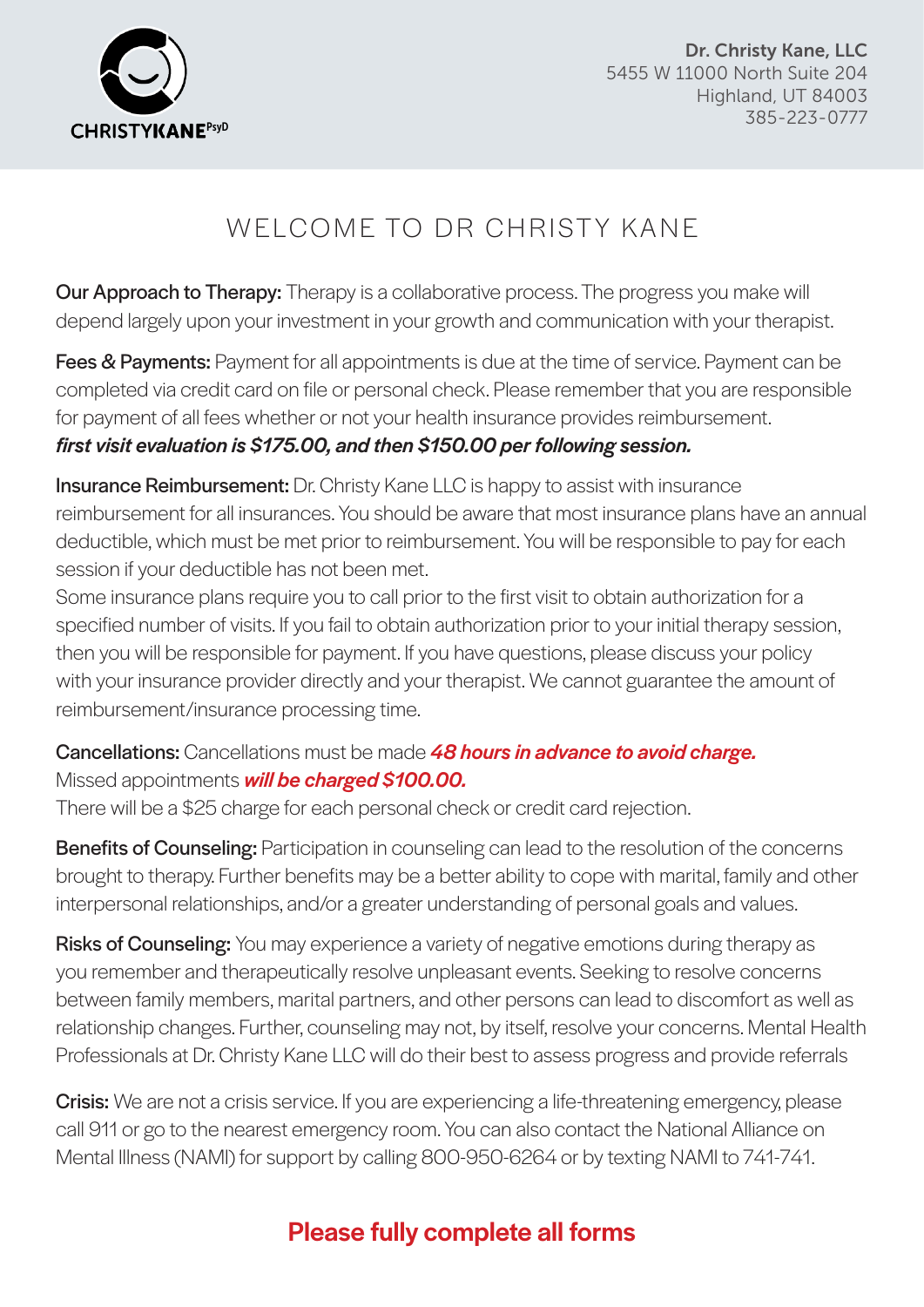### CONFIDENTIAL HEALTH INTAKE FORM

*Please completely fill out all forms. Leave nothing blank.*

*If something does not apply or you do not wish to provide information write "N/A"*

| Home Address: ________________________________City: _____________Zip: __________                 |                                                                                  |    |  |  |
|--------------------------------------------------------------------------------------------------|----------------------------------------------------------------------------------|----|--|--|
| Cell Phone: ________________________________ Ok to contact? ____________ Leave message? ________ |                                                                                  |    |  |  |
|                                                                                                  |                                                                                  |    |  |  |
| In case of emergency please notify:                                                              |                                                                                  |    |  |  |
|                                                                                                  |                                                                                  |    |  |  |
|                                                                                                  |                                                                                  |    |  |  |
| I give permission for Dr. Christy Kane LLC to provide updates to my physcian: Yes No             |                                                                                  |    |  |  |
|                                                                                                  | MENTAL HEALTH                                                                    |    |  |  |
| Have you seen a therapist before? Yes No When?                                                   |                                                                                  |    |  |  |
|                                                                                                  |                                                                                  |    |  |  |
|                                                                                                  |                                                                                  |    |  |  |
|                                                                                                  |                                                                                  |    |  |  |
| How do you currently cope with the reasons described above? ____________________                 |                                                                                  |    |  |  |
|                                                                                                  |                                                                                  |    |  |  |
| What has happened to cause you to seek help now? _______________________________                 |                                                                                  |    |  |  |
|                                                                                                  |                                                                                  |    |  |  |
| What do you hope to acheive as a result from treatment? ________________________                 |                                                                                  |    |  |  |
|                                                                                                  |                                                                                  |    |  |  |
| Do you currently have thoughts of harming yourself? Yes                                          | Have you in the past? Yes No If yes, how long ago? _____________________________ | No |  |  |
| Do you currently have thoughts of wishing you were dead? Yes No                                  |                                                                                  |    |  |  |
| Do you currently have urges to hurt or kill someone else? Yes                                    |                                                                                  | No |  |  |
|                                                                                                  |                                                                                  |    |  |  |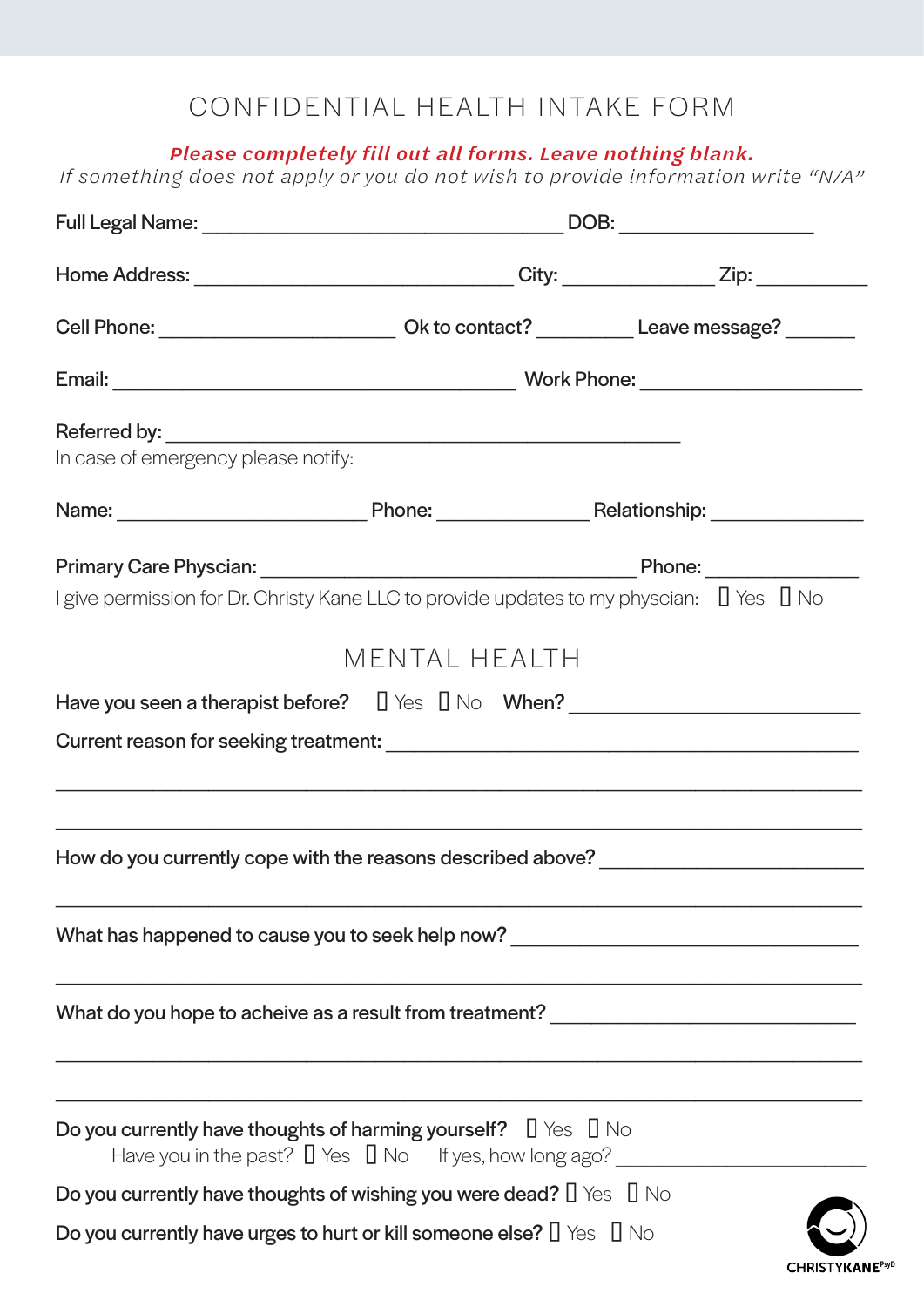### SYMPTOMS CHECKLIST *Please check all that apply*

Abuse/trauma - phsyical, sexual, emotional, neglect Anger, hostility, frequent irritability, agression, or violence Anxiety, nervousness, or constant worrying Attention, concentration, distractability Career concerns, goals, and choices Childhood issues Compulsions and/or obsessions (thoughts and actions that repeat themselves) Decision-making, indecision, mixed feelings, putting off decisions Depression, numbness, sadness, or crying spells Divorce, sepration, infidelity/affairs, or marital conflict Drug use - prescription medications, over-the-counter medications, street drugs Eating problems - restricting, binging, changes in appetite, purging, or compulsive eating Fatigue, tiredness, low energy Fears and phobias Financial troubles Grieving, mourning, death, losses Guilt **Hallucinations** Health concerns, illness, and physical problems Impulsivity, outbursts, or loss of control ☐ Loneliness Memory problems Mood swings **Oversensitivity** Panic or anxiety attacks **Perfectionism** Procrastination or lack of motivation Relationship issues (with friends, coworkers, or relatives) School problems Self-esteem Self-neglect or poor self-care Sexual concerns - dysfunctions, conflicts, addictions, identiy issues, etc. Sleep problems (too much, too little, insomnia, nightmares) Spiritual, religious, moral, ethical issues Stress and tension **Suspiciousness** Suicidal thoughts or feelings Withdrawal and isolation

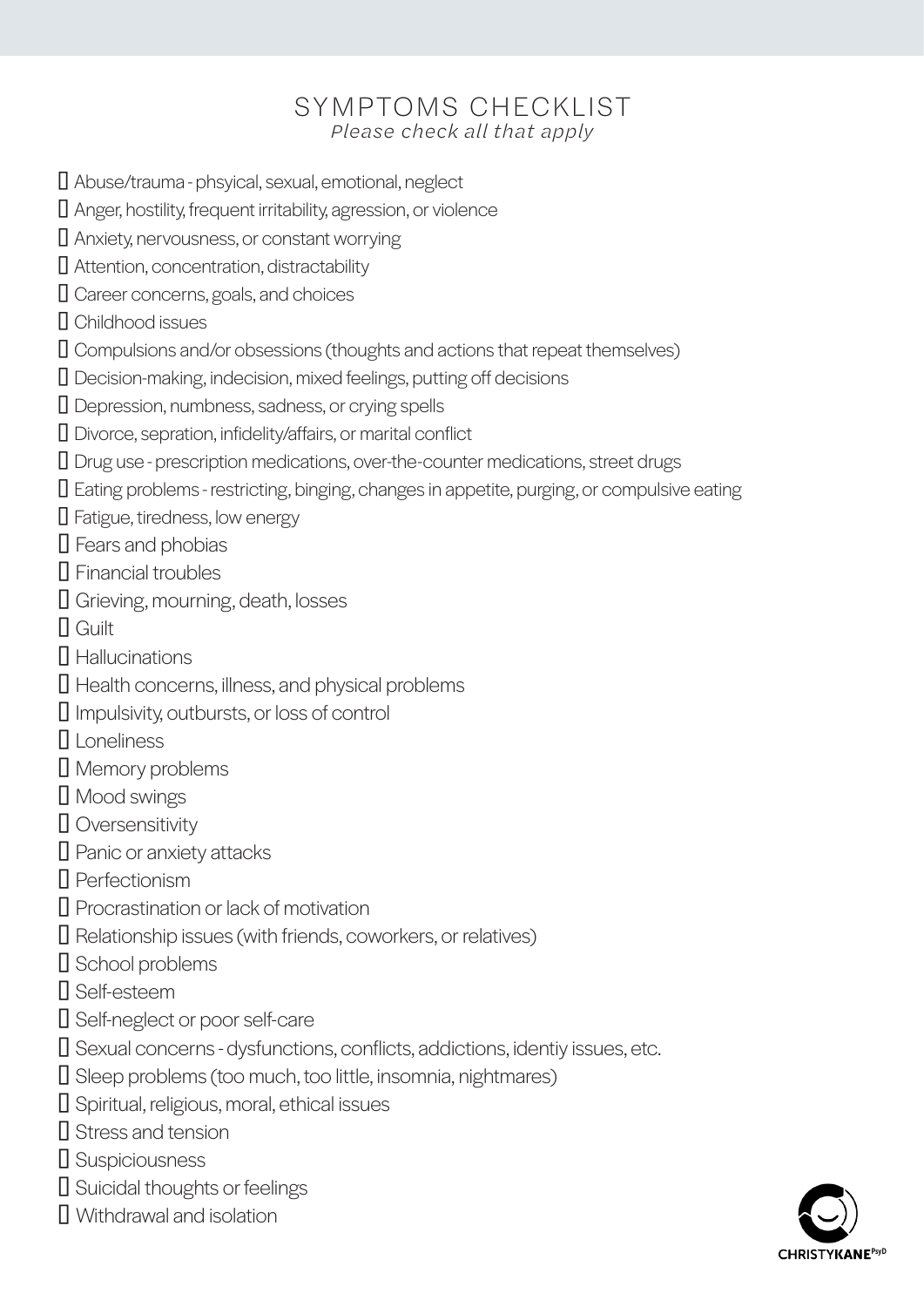### MEDICAL HISTORY

Do you have any physical health concerns to discuss with your provider? Yes No

Please list significant medical problems, and indicate if you are receiving treatment for them:

\_\_\_\_\_\_\_\_\_\_\_\_\_\_\_\_\_\_\_\_\_\_\_\_\_\_\_\_\_\_\_\_\_\_\_\_\_\_\_\_\_\_\_\_\_\_\_\_\_\_\_\_\_\_\_\_\_\_

 $\_$  , and the set of the set of the set of the set of the set of the set of the set of the set of the set of the set of the set of the set of the set of the set of the set of the set of the set of the set of the set of th

 $\_$  , and the set of the set of the set of the set of the set of the set of the set of the set of the set of the set of the set of the set of the set of the set of the set of the set of the set of the set of the set of th

 $\_$  , and the set of the set of the set of the set of the set of the set of the set of the set of the set of the set of the set of the set of the set of the set of the set of the set of the set of the set of the set of th

\_\_\_\_\_\_\_\_\_\_\_\_\_\_\_\_\_\_\_\_\_\_\_\_\_\_\_\_\_\_\_\_\_\_\_\_\_\_\_\_\_\_\_\_\_\_\_\_\_\_\_\_\_\_\_\_\_\_

Do any of these problems affect your everyday life? If yes, How so? \_\_\_\_\_\_\_\_\_\_\_\_

Describe any surgeries/hospitalizations for serious illness/injuries (What, where, when, etc.):

 $\_$  , and the set of the set of the set of the set of the set of the set of the set of the set of the set of the set of the set of the set of the set of the set of the set of the set of the set of the set of the set of th

\_\_\_\_\_\_\_\_\_\_\_\_\_\_\_\_\_\_\_\_\_\_\_\_\_\_\_\_\_\_\_\_\_\_\_\_\_\_\_\_\_\_\_\_\_\_\_\_\_\_\_\_\_\_\_\_\_\_

 $\_$  , and the set of the set of the set of the set of the set of the set of the set of the set of the set of the set of the set of the set of the set of the set of the set of the set of the set of the set of the set of th

\_\_\_\_\_\_\_\_\_\_\_\_\_\_\_\_\_\_\_\_\_\_\_\_\_\_\_\_\_\_\_\_\_\_\_\_\_\_\_\_\_\_\_\_\_\_\_\_\_\_\_\_\_\_\_\_\_\_

Please list any psychiatric hospitalizations (place, approximate date):

List all medications you currently use and their dosage (amount & times per day):

| n      |  |
|--------|--|
| o<br>╰ |  |
|        |  |

| Were there any complications with your birth?                        |      |    |     |  |
|----------------------------------------------------------------------|------|----|-----|--|
| Did you have childhood developmental issues?                         |      |    |     |  |
| How many days per week do you exercise?                              |      |    |     |  |
| How many minutes per day?                                            |      |    |     |  |
| What type of exercise?                                               |      |    |     |  |
| How many caffeinated drinks per day? Coffee<br>Energy                | Soda |    | Tea |  |
| FOR WOMEN ONLY: Are you pregnant or think you might be pregnant? Yes |      | No |     |  |

**CHRISTYKANEPsyD**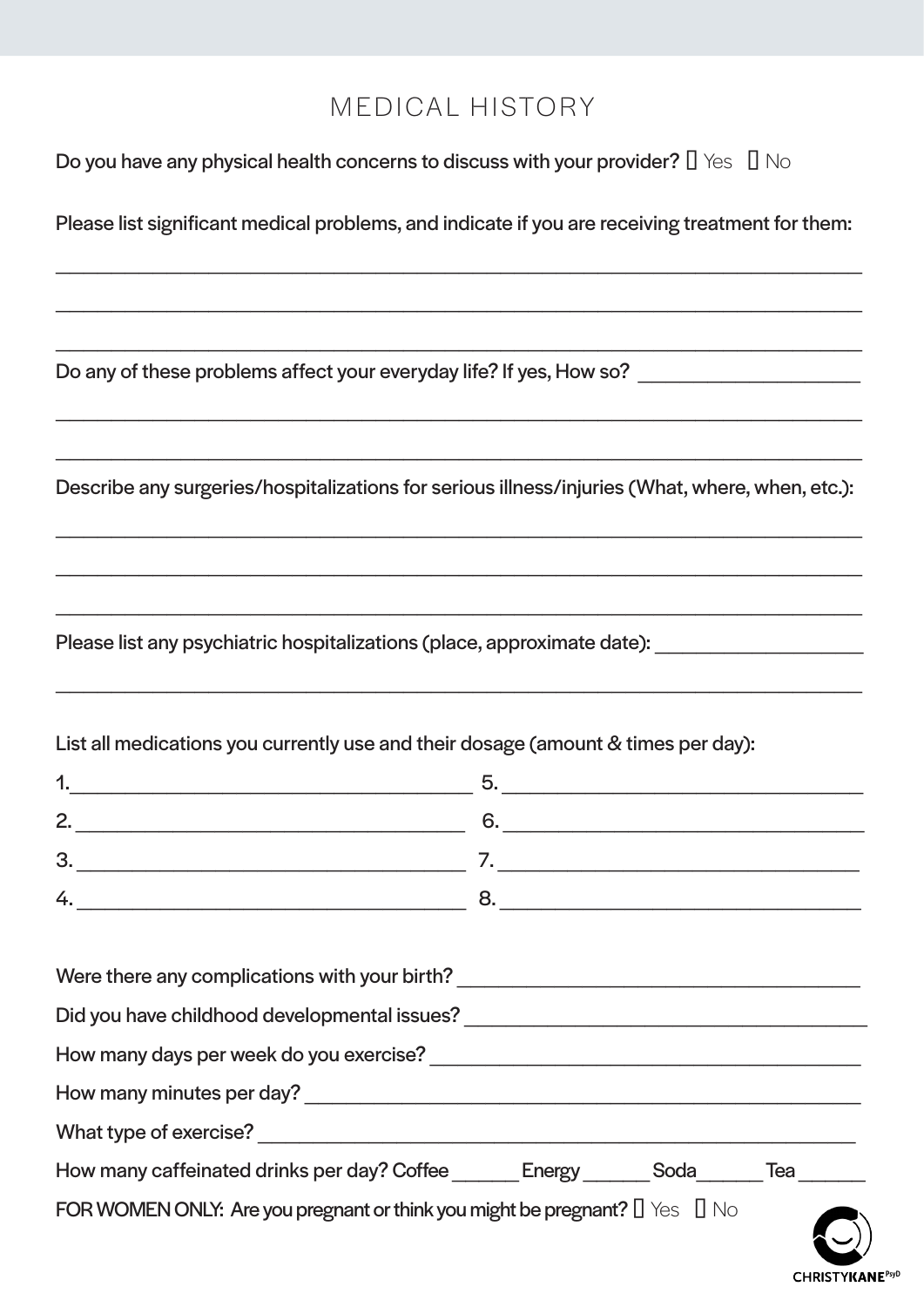# FAMILY BACKGROUND

|                                                                                                                                                           | Marital Status (circle one): Married Living with partner Single Divorced/Separated Widowed                                                                                                                                                                                 |
|-----------------------------------------------------------------------------------------------------------------------------------------------------------|----------------------------------------------------------------------------------------------------------------------------------------------------------------------------------------------------------------------------------------------------------------------------|
|                                                                                                                                                           |                                                                                                                                                                                                                                                                            |
|                                                                                                                                                           |                                                                                                                                                                                                                                                                            |
| Have you ever been abused by a romantic partner?                                                                                                          | Yes<br>- No                                                                                                                                                                                                                                                                |
| <b>Does this apply to your current relationship?</b> Yes                                                                                                  | <b>No</b>                                                                                                                                                                                                                                                                  |
| Do you feel safe? Yes No                                                                                                                                  |                                                                                                                                                                                                                                                                            |
|                                                                                                                                                           | Is there a history of mental illness in your family? If yes, who and what concerns?                                                                                                                                                                                        |
|                                                                                                                                                           |                                                                                                                                                                                                                                                                            |
|                                                                                                                                                           |                                                                                                                                                                                                                                                                            |
|                                                                                                                                                           | What family member were you closest to as a child? _____________________________                                                                                                                                                                                           |
|                                                                                                                                                           |                                                                                                                                                                                                                                                                            |
| Check the statement that most closely describes the family you grew up in:                                                                                |                                                                                                                                                                                                                                                                            |
| overly close family<br>comfortably close family<br>no "breathing room"<br>supportive<br>not a lot of support<br>violence and physical abuse<br>no privacy | frightening, scared to make mistakes<br>everyone was in everyone else's business<br>boundaries were not respected<br>distant, everyone did their own thing<br>angry, lots of fighting/hostility<br>shared many positive experiences together<br>verbal abuse and conflicts |
| Any biological relatives with substance abuse? Yes                                                                                                        | No                                                                                                                                                                                                                                                                         |
| Anyone in your family attempted or committed suicide?                                                                                                     | <b>No</b><br>Yes                                                                                                                                                                                                                                                           |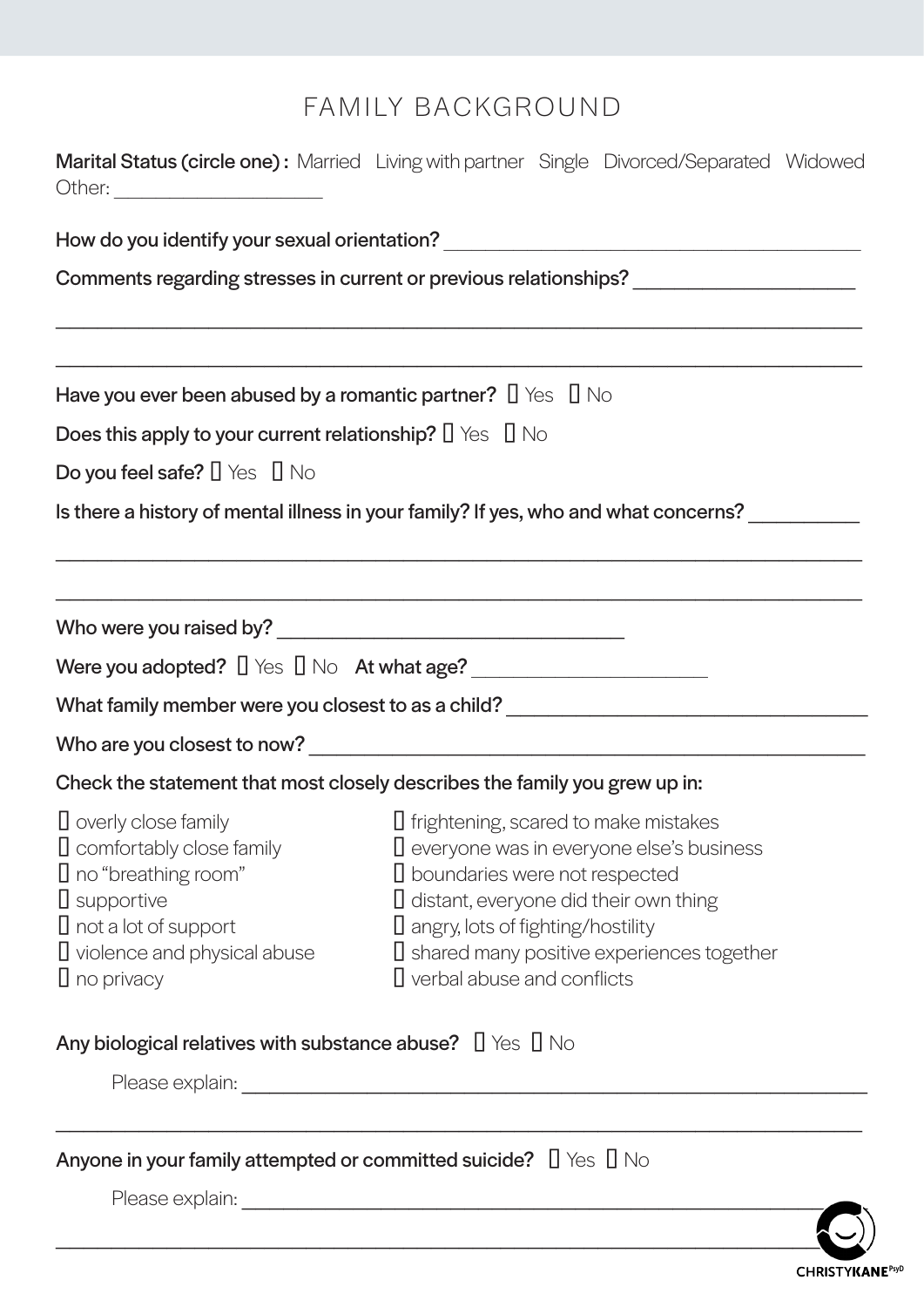# SUBSTANCE USE

|                  |                                                                       | Have you experienced a problem with drugs, alcohol, or prescription medications?                     |                                        |            | Yes | No |
|------------------|-----------------------------------------------------------------------|------------------------------------------------------------------------------------------------------|----------------------------------------|------------|-----|----|
|                  | Have you ever been treated for substance use? Yes                     |                                                                                                      | No                                     |            |     |    |
|                  | problem with substance use? Yes                                       | Has anyone (friends, family, coworkers, doctors, etc.) expressed concern that you may have a<br>- No |                                        |            |     |    |
|                  |                                                                       | Has drinking/drug use caused problems in any of these areas of your life?                            |                                        |            |     |    |
| family<br>school | legal<br>emotional                                                    | financial<br>phsyical health                                                                         | social                                 | employment |     |    |
|                  |                                                                       | EMPLOYMENT/EDUCATION                                                                                 |                                        |            |     |    |
| student          | <b>Check all that apply:</b> employed full-time<br>unemployed retired |                                                                                                      | employed part-time stay-at-home parent |            |     |    |
|                  | If employed, what type of work do you do?                             |                                                                                                      |                                        |            |     |    |
|                  |                                                                       |                                                                                                      |                                        |            |     |    |
|                  |                                                                       | Have you served in the military? Yes No If yes, what branch?                                         |                                        |            |     |    |
|                  |                                                                       |                                                                                                      |                                        |            |     |    |
|                  |                                                                       |                                                                                                      |                                        |            |     |    |
|                  |                                                                       |                                                                                                      |                                        |            |     |    |

CHRISTYKANE<sup>PsyD</sup>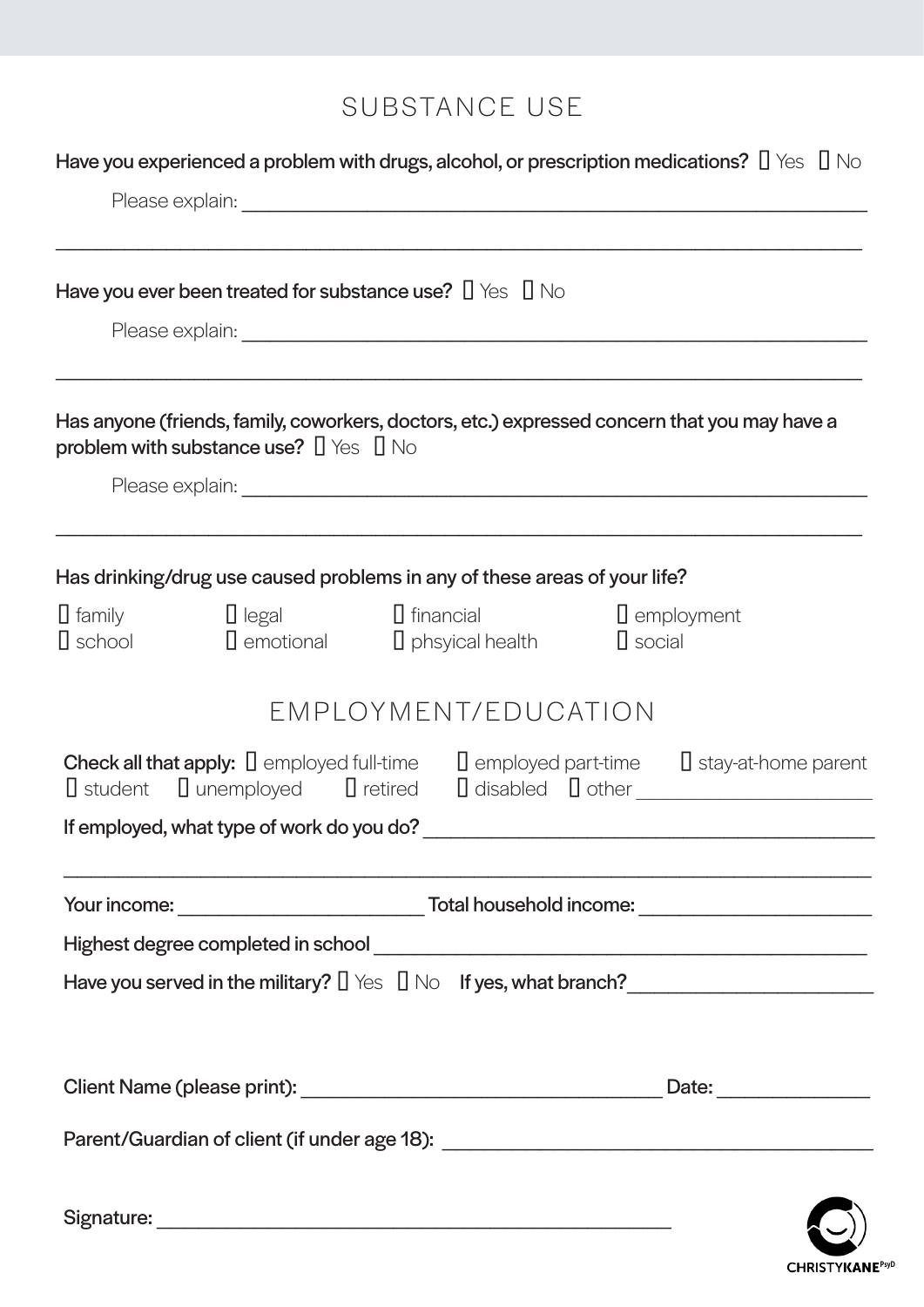

Dr. Christy Kane, LLC 5455 W 11000 North Suite 204 Highland, UT 84003 385-223-0777

# CLIENT RIGHTS

*It is important to know you have many rights and responsibilities when you enter counseling. Please read and agree to these rights and responsibilities by signing below.* 

### You have a right:

- » to considerate and respectful care, which includes freedom from any physical, sexual, fiduciary (financial), or psychological abuse including humiliating, threatening, and exploiting actions;
- » to understand what your problem is, what treatment is recommended and why, who will give the treatment, and what outcome to expect;
- » to be involved in a process of informed choice, informed refusal, and/or expression of choice related to preference of your treatment services, choice of service provider and participation in research projects;
- » to expect that all communications and records pertaining to your care will be treated as confidential; to have continuity of care when you are referred for services outside this agency;
- » to examine and receive an explanation of your bill.
- » to participate in all aspects of your treatment and development of your treatment plan.
- » to have access to self-help and advocacy support services.
- » to voice complaints or lodge an appeal without recrimination.
- » to all legal protection and due process for status as an outpatient, both voluntary and involuntary, as defined under Utah law

### Your responsibilities are:

- » to be honest in your presentation of your problems and to tell those working with you how you feel about what is happening to you.
- » to be actively involved in the development of your treatment plan that will outline your problems, needs, goals, and expected outcome(s);
- » to be considerate of others and their privacy;
- » to present to your counselor any questions, complaints or concerns about your counseling plans or goals so that you may reach an agreement on any problem hindering your progress.

Client Name: \_\_\_\_\_\_\_\_\_\_\_\_\_\_\_\_\_\_\_\_\_\_\_\_\_\_\_ Date: \_\_\_\_\_\_\_\_\_\_\_\_\_\_\_\_\_

Signature: \_\_\_\_\_\_\_\_\_\_\_\_\_\_\_\_\_\_\_\_\_\_\_\_\_\_\_\_\_\_\_\_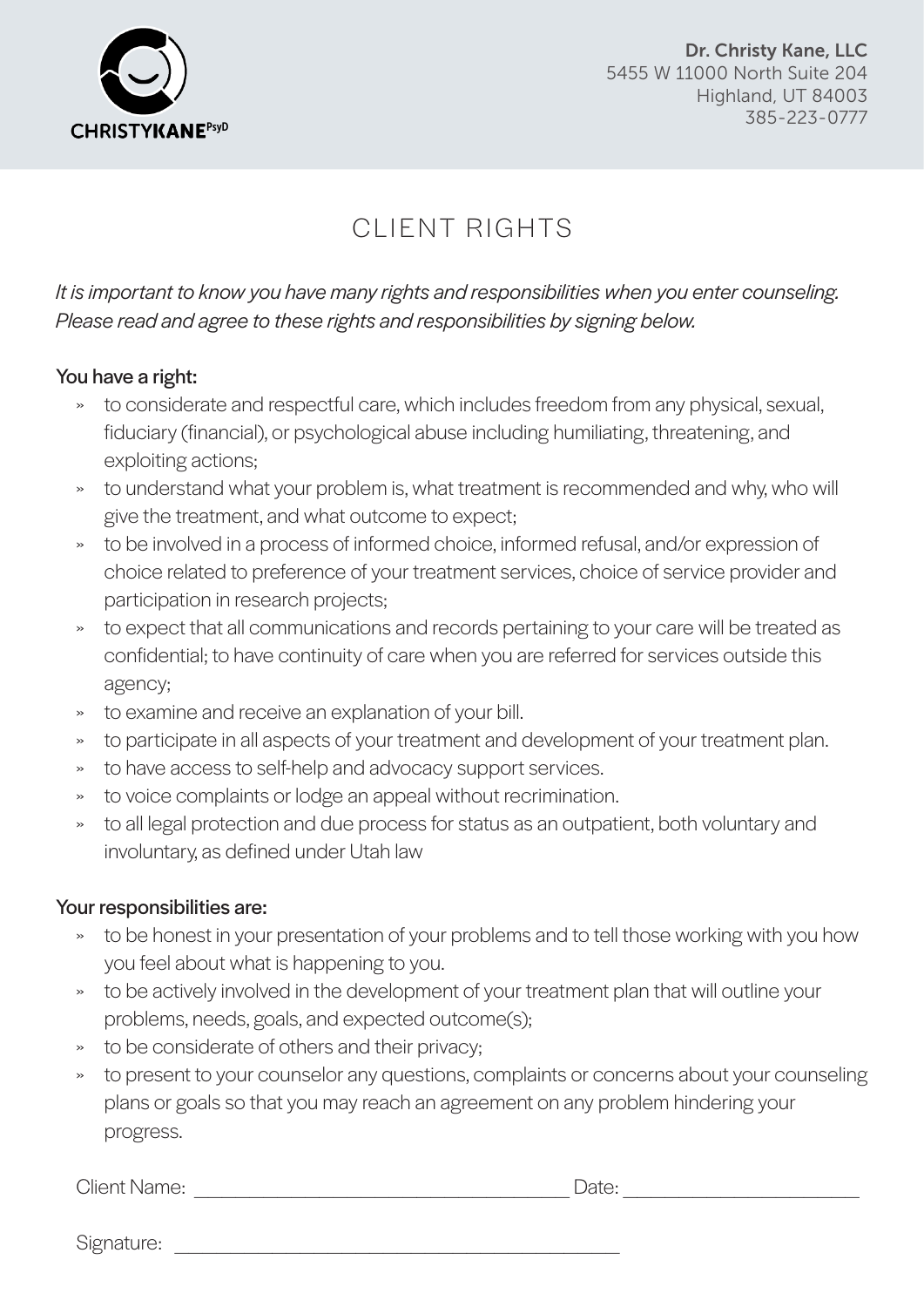# CONFIDENTIALITY & HIPAA NOTICE

#### *Please read fully and sign to confirm receipt and understanding.*

Confidentiality means that Dr. Christy Kane, LLC has a responsibility to safeguard information obtained during counseling. Use and Disclosure for Treatment, Payment, and Health Care Operations within Dr. Christy Kane LLC protects the privacy of your Personal Health Information (PHI)—health information that could identify you.

- » "Use" applies only to activities *within* Dr. Christy Kane, LLC (office, clinic, group, etc.) such as sharing, applying, utilizing, examining, employing, analyzing information that identifies you.
- » "Disclosure" applies to activities *outside* the Dr. Christy Kane, LLC practice, such as releasing, transferring, providing information about you to other parties.
- » **"Treatment"** is when Dr. Christy Kane, LLC provides, coordinates, or manages services related to your health care. An example of treatment would be when Dr. Christy Kane, LLC consults with another health care provider, such as your family doctor or another therapist.
- "Payment" is when Dr. Christy Kane, LLC submits PHI on your behalf. Insurance companies require personal identification information, diagnosis, symptoms, treatment goals, prognosis, evaluation of progress, and other information before reimbursement is considered. Such companies may also maintain the right to have a copy of your records. Dr. Christy Kane, LLC submits insurance claims on your behalf to ease the process with the insurance company. This is a courtesy service.
- "Health Care Operations" are activities that relate to the performance and operation of the Dr. Christy Kane, LLC practice. Examples include: quality assessment, improvement activities, business-related management such as audits, administrative services, case management, and coordination of care.

You must sign a Release of Information before information about you is given to anyone, except as mandated by law. In certain situations, Dr. Christy Kane, LLC is required by law to reveal information without your consent and without notification to you. Please note the following exceptions to confidentiality:

- » Confidentiality does not apply to cases of suspected abuse/neglect of children or the elderly.
- Confidentiality does not apply to cases of potential harm to self or others.
- » Confidentiality does not apply to cases involving criminal proceedings, except communications by a person voluntarily involved in a substance abuse program.
- » Confidentiality may not apply in cases involving legal proceedings affecting the parent-child relationship.
- » Confidentiality may not apply to cases involving a minor. In such cases, Dr. Christy Kane, LLC may advise a parent or guardian of a minor, with or without the minor's consent, of the treatment needed.
- » We may disclose confidential information in proceedings brought by a client against a professional.

#### You have the right to:

- » request a restriction on certain uses and disclosures of your information
- inspect and obtain a copy of your health record
- amend your health record as provided by regulation
- » obtain an accounting of disclosures of your health information as provided by law
- » request communications of your health care information by alternative means or locations
- revoke use or disclose health information except to the extent that action has already been taken



Client Signature: <u>Date:</u> 2014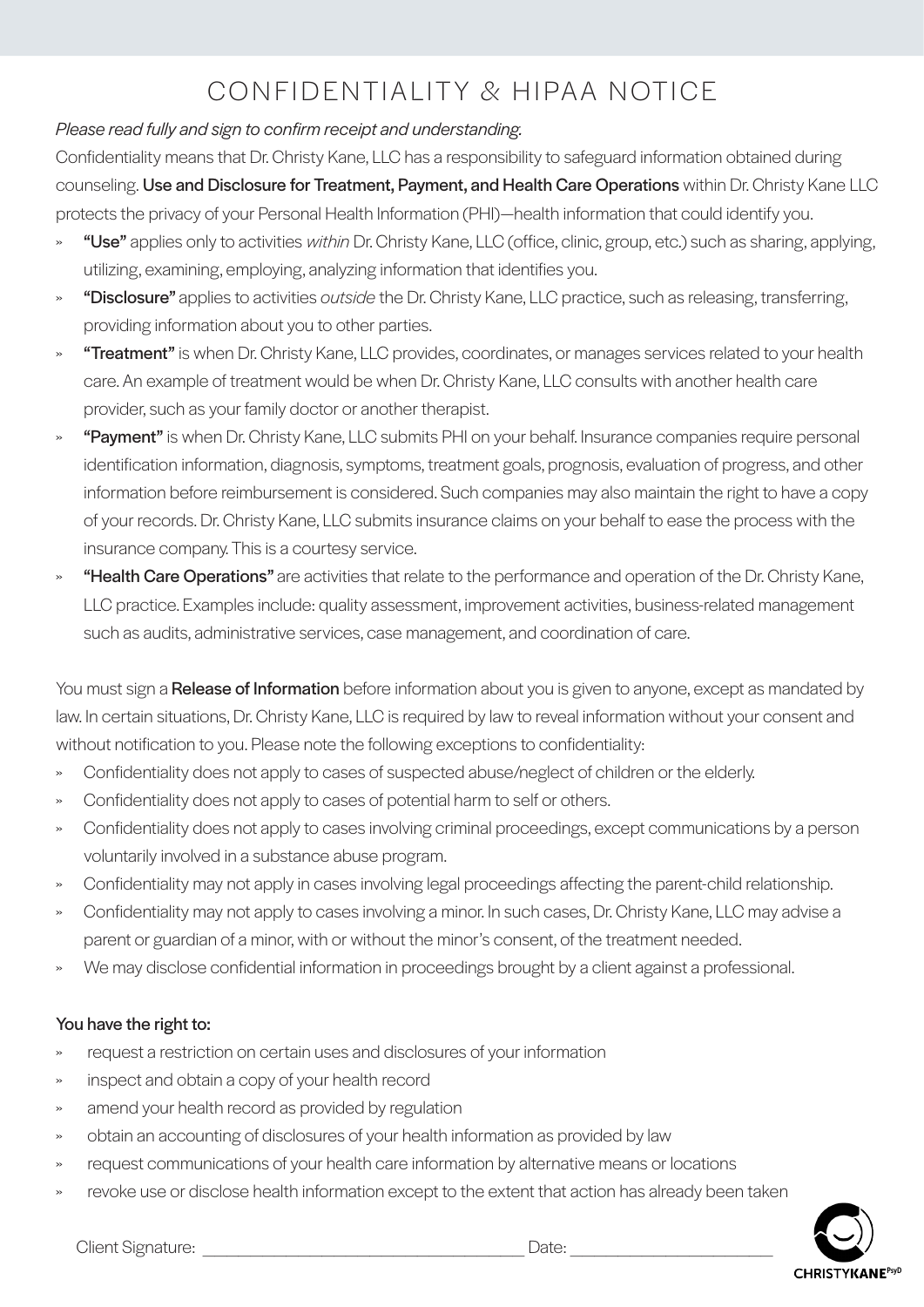### PAYMENT AGREEMENT

|          | Client Name: <u>__________________________________</u>                           |  |  |
|----------|----------------------------------------------------------------------------------|--|--|
|          |                                                                                  |  |  |
|          |                                                                                  |  |  |
|          |                                                                                  |  |  |
|          | State: Zip Code:                                                                 |  |  |
| \$175.00 | Per hour for Intake/Diagnostic Assessment (first visit)                          |  |  |
| \$150.00 | Per hour for Individual/Couples/Family Counseling (following visits)             |  |  |
| \$58.00  | Per hour for Group Session                                                       |  |  |
| \$200.00 | Per hour for Psychiatrist - Medication/Somatic Service                           |  |  |
| \$100.00 | I also understand that there is a \$100.00 charge for missed appointments or for |  |  |
|          | appointments that are not canceled 48 hours in advance.                          |  |  |

Note: Your credit card information is required for the purpose of charging co-pays, no shows for appointments, and to cover any balances not covered by insurance. Please complete and initial:

#### I have provided my credit card information to Dr. Christy Kane, LLC

#### I have provided a copy of my insurance card and/or insurance information

I understand that certain insurance policies may pay a portion of the fees assessed for services received. I agree to provide copies of membership card(s) and claim forms when required. I understand that I am responsible for the amount not covered by my insurance up to the full fee for service. I also understand that I am still responsible for my co-pay amount to be paid at the time services are received. If the sum received through insurance and client fee payments exceeds the fee payments or the fee for service, the excess paid will be reimbursed to the client after all services, and claims for services, are processedI authorize payment of benefits directly to Dr. Christy Kane, LLC for services rendered. I also authorize release of information (for insurance payment purposes only) that is protected by Federal Confidentiality rules (42 CFR, Part 2, Section 2.31 of PL-03-282). I also certify that I have read, understand, and have received a copy of Dr. Christy Kane LLC services. payment agreement, consent to treatment and confidentiality statement, and a copy of the Client Rights and Grievance Procedures. I understand that the Dr. Christy Kane LLC clinic does not discriminate against any individual based upon race, color, creed, sex, sexual orientation, national origin, religion, disability or economic situation including the ability to pay for services. Dr. Christy Kane LLC does not tolerate any form of harassment of clients or staff by any individual at any time. Dr. Christy Kane LLC is an equal opportunity employer and equal provider of services.

Client Name: \_\_\_\_\_\_\_\_\_\_\_\_\_\_\_\_\_\_\_\_\_\_\_\_\_\_\_ Date: \_\_\_\_\_\_\_\_\_\_\_\_\_\_\_\_\_

| ۹<br>. .<br>×<br>۰.<br>w |
|--------------------------|
|--------------------------|

Signature: \_\_\_\_\_\_\_\_\_\_\_\_\_\_\_\_\_\_\_\_\_\_\_\_\_\_\_\_\_\_\_\_